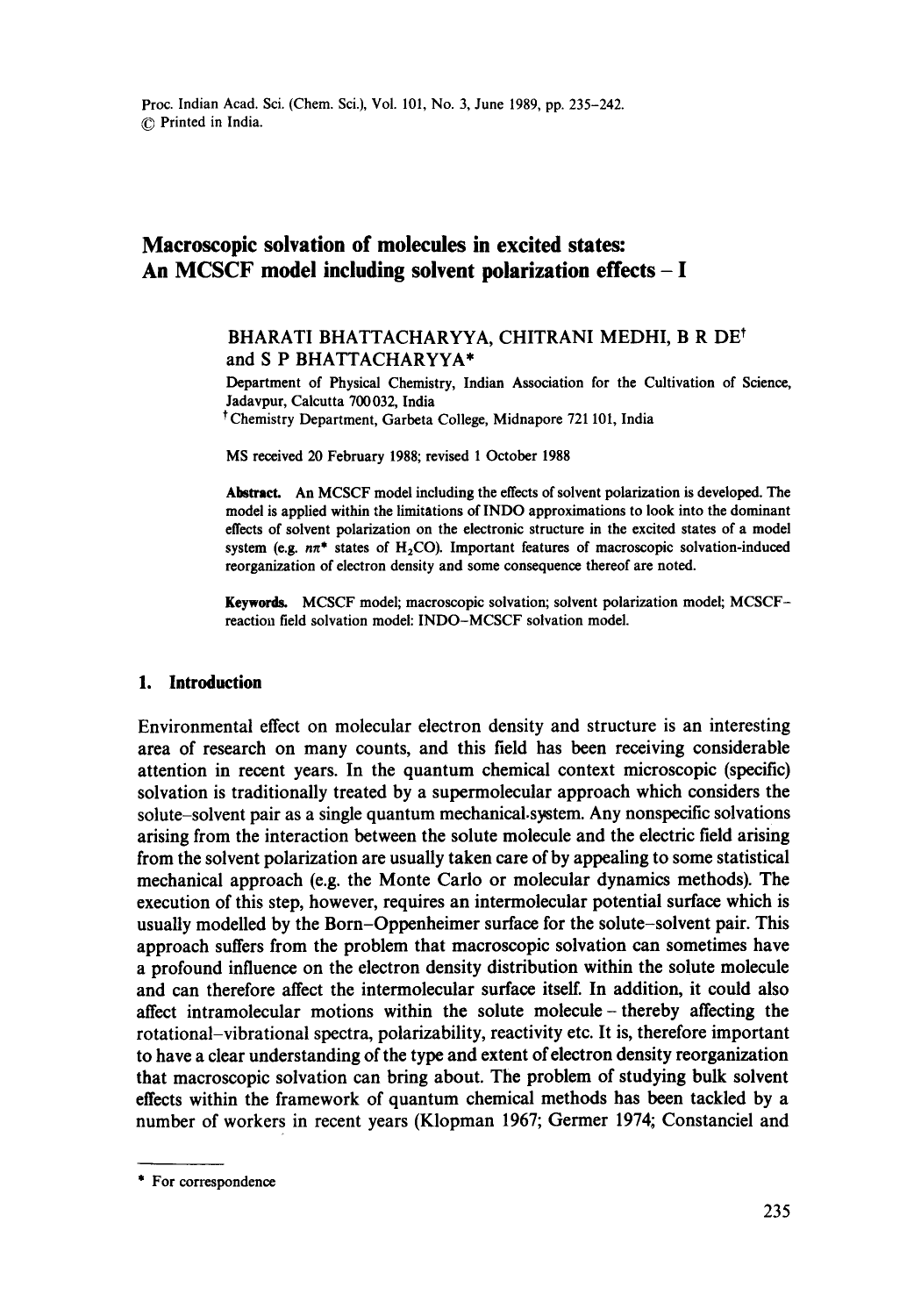# 236 *Bharati Bhattacharyya et al*

Tapia 1978; Miertus and Kysel 1977; Tapia 1982; Karelson *et al* 1986). The different methods differ merely in their ways of modelling the solvent reaction field potential which is incorporated in the "free molecular electronic Hamiltonian" in a suitable manner. In the image charge model of the continuum the solute is represented by an assembly of partial charges and the solvent reaction field by appropriate image charges *created* in the *bulk-solvent* by polarization. This model has shown some degree of promise (Germer 1974) and has been further refined by Constanciel and Tapia (1978). Conceptually better models based on the Kirkwood-Onsager theory of electrostatic solvation have been suggested and tested. Each of these models has a certain degree of "semiempirical content". At best, these models can be regarded as "semiclassicalsemiempirical" models. However, they have never been extensively tested, a fact responsible in a big way for the lack of further systematic refinement of the available models.

In this context we have embarked upon a project for studying the macroscopic solvation of molecules in the excited electronic states. The reasons for focussing our attention on the excited states are two-fold. Firstly, these states are frequently more polar so that macroscopic solvation could be important. Secondly, a rich variety of photochemical processes do occur in molecules when electronically excited. Our theoretical understanding about the influence of solvent polarization on these reactions is rather limited. In what follows, we present a multiconfiguration selfconsistent field (MCSCF) based model that incorporates the effects of solvent polarization in a self-consistent fashion within the framework of an image charge representation on the solvent reaction field. Although our primary interest has been in molecular excited states, the same methodology can be applied with equal case to investigate macroscopic solvation of molecules in the ground state.

### **2. Method**

To account for the effects of solvent polarization in an MCSCF framework we solve a solvent-modified first order MCSCF orbital equation (cf. master equation, McWeeny 1955, 1968),

$$
\tilde{V} = S\tilde{T}\tilde{\lambda},\tag{1}
$$

where  $\tilde{V}$  represents the "solvent-modified" MCSCF operator,  $\tilde{T}$  represents the modified coefficient matrix defining the solvent-modified MCSCF orbitals as linear combinations of the basis set of expansion  $(\chi)$  as follows:

$$
\tilde{\phi} = \chi \bar{T}.\tag{2}
$$

The relevant CI problem and (1) are to be solved alternately.

Equation (1) can be arrived at by applying variational consideration to an energy functional  $(E)$  containing the solute-solvent interaction term (Tapia and Goscienski 1975; Constanciel and Tapia 1978),

$$
\widetilde{E} = \langle \Psi | H | \Psi \rangle + \lambda \langle \Psi | \Psi \rangle - \frac{1}{2} \langle \Psi | v | \Psi \rangle. \tag{3}
$$

In  $(3)$  H represents the solute Hamiltonian and v represents the solute-solvent interaction Hamiltonian. In the image charge representation, the solvent reaction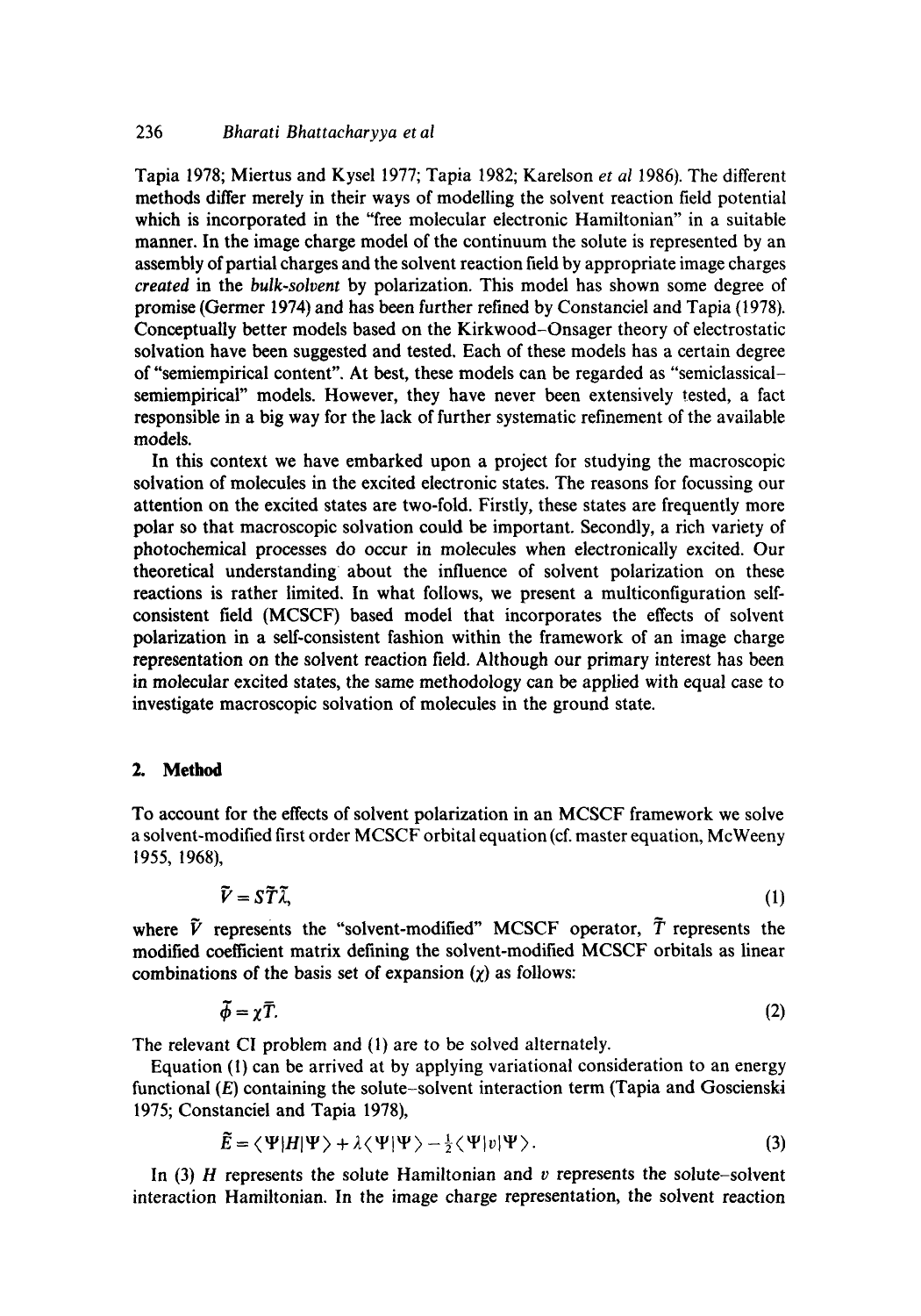field potential acting over the solute molecule  $\[\bar{V}(R)\]$  is defined through an image charge density operator acting on the charged particles of the solute,

$$
\bar{V}(R) = \int dR' \left\langle \Psi \frac{|\hat{\rho}_{\nu}(R')|}{|R - R'|} \Psi \right\rangle, \tag{4}
$$

where  $\hat{\rho}_{\theta}(R')$  is the image charge density operator defined by

$$
\hat{\rho}_v(R') = f(D) \left\{ \sum_A Z_A \delta(R' - R_A) - \sum_{i=1}^n \delta(R' - r_i) \right\}.
$$
 (5)

In (4) the interaction has clearly been averaged over the solvent coordinates.

In  $(5)$  A represents an atom in the molecule, n is the number of electrons,  $f(D) = -(1 - D^{-1})$  where the effective dielectric constant  $D = \varepsilon^{\frac{1}{2}}$ ,  $\varepsilon$  being the macroscopic dielectric constant of the solvent. The solute-solvent interaction Hamiltonian can therefore be written as,

$$
H'_{int} = \sum_{A} Z_A \overline{V}(R_A) - \sum_{i=1}^{n} \overline{V}(r_i).
$$

In the first summation it is implicitly assumed that the self-energy components corresponding to the core-charges are of the form  $Z_A^2/a_A$  ( $a_A$  is an appropriate cavity radius). The interaction energy  $\langle E' \rangle = \langle H_{int} \rangle$  is given by

$$
E' = f(D) \left[ \sum_{A,B} \frac{Z_A Z_B}{|R_A - R_B| + a_A \delta_{AB}} - \sum_{B} \sum_{\mu\nu} Z_B P_{\mu\nu} \frac{\int \chi_{\mu}^*(r) \chi_{\nu}(r) dr}{|R_B - r|} - \sum_{A} \sum_{\mu\nu} \frac{Z_A P_{\mu\nu} \int \chi_{\mu}^*(r) \chi_{\nu}(r) dr}{|r - R_A|} + \sum_{\mu\nu\lambda\sigma} \rho_{2_{\mu\nu\lambda\sigma}} \frac{\int \int \chi_{\mu}^*(r) \chi_{\nu}(r) \chi_{\mu}^*(r') \chi_{\sigma}(r') dr dr'}{|r - r'|}, \right]
$$

 $P_{\mu\nu} = [TP_1T^+]_{\mu\nu}$ ,  $P_1$  being the one-electron density matrix in the  $\phi$  basis and  $P_2$ the corresponding 2-electron density matrix. The solvent-modified MCSCF equation at this particular level of representation of the solvent reaction field is arrived at by making  $\langle \tilde{\Psi} | H | \tilde{\Psi} \rangle + \langle H'_{int} \rangle$  stationary (w.r.t. variations in  $\tilde{\Psi}$ ) and is given by (a more detailed derivation will be presented elsewhere),

$$
\bar{V} = \bar{h}\tilde{T}\tilde{P}_1 + \bar{Z},\tag{6}
$$

where  $\bar{h}$  represents the one-electron part of the MCSCF operator including solvent polarization effects,  $\tilde{P}_1$  stands for the one-electron density matrix in the  $\phi$  basis. The solvent-modified two-electron interaction matrix is represented by  $\tilde{Z}$ , a typical element of which reads

$$
\widetilde{Z}_{pi} = \sum_{jkl}^{MO} \sum_{qrs}^{AO} \widetilde{T}_{jq}^+ \langle pq \vert rs \rangle \widetilde{T}_{rk} \widetilde{T}_{sl} \widetilde{P}_{2kl,ij}.
$$
 (7)

 $\tilde{P}_2$  represents the two-electron density matrix in the  $\tilde{\phi}$  basis. Although an *ab initio* implementation of the scheme outlined is perfectly possible, it would be quite expensive in terms of computer time. To cut down computational costs, we have implemented the scheme numerically under the standard set of [NDO approximations (Pople and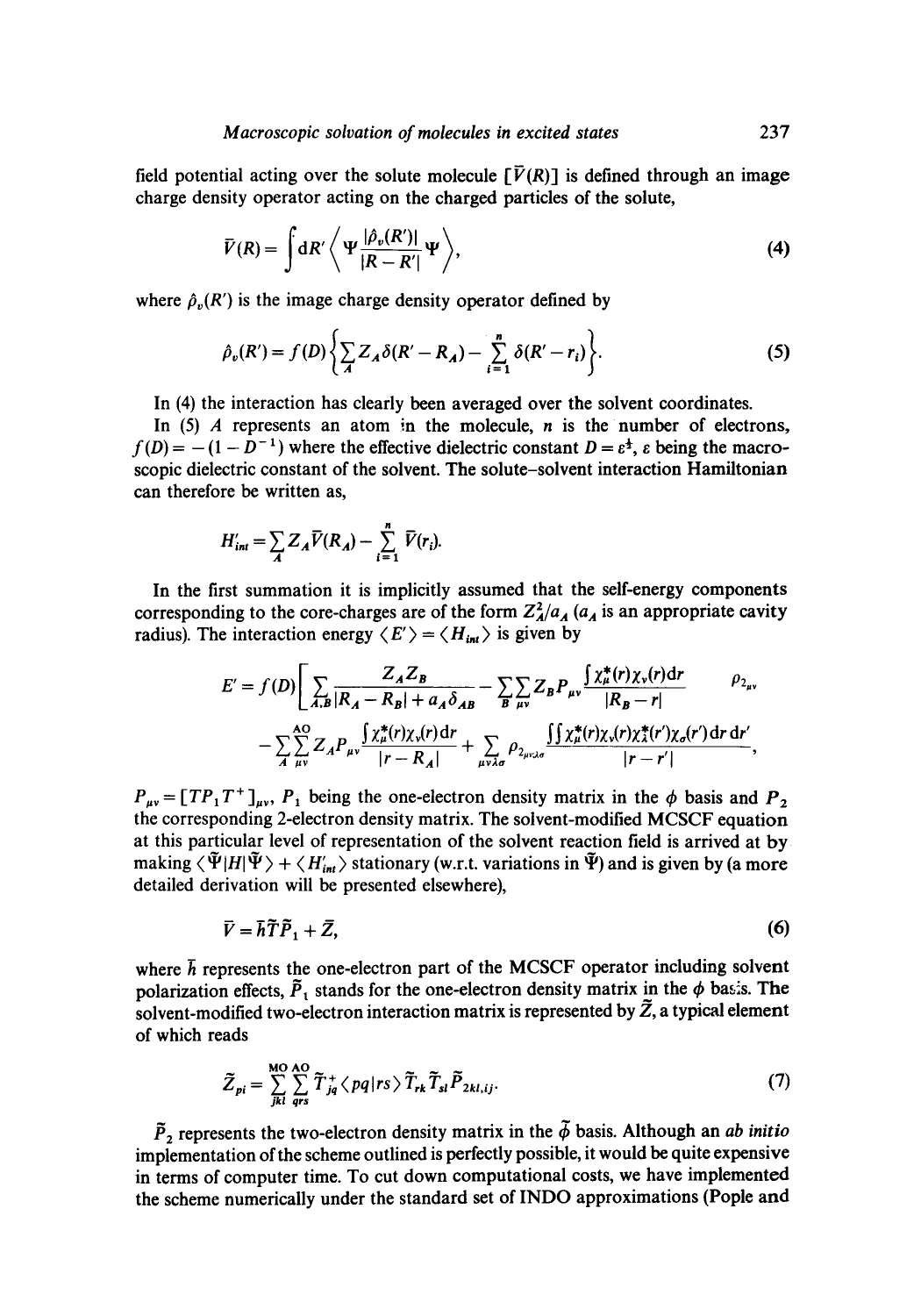Segal 1966). This particular mode of parametrization is adopted on the basis of its very satisfactory performance in the calculation of molecular electronic structures of small- and medium-sized excited-state molecules in the absence of any solvation (Das *et al* 1986, 1989). The different matrix elements are defined as,

$$
h_{pq}^{core} = (h_{\text{INDO}}^{core})_{pq} - v_{pq},\tag{8}
$$

where  $(h_{\text{INDO}}^{\text{core}})$  represents the standard INDO core matrix elements and  $v_{pa}$  represents the solvent correction term in the image charge model of the solvent reaction field. The different matrix elements of  $v$  are parametrized as follows:

$$
v_{pp}^A = f(D) \sum_{B} (Z_B - \widetilde{P}_B) g_{AB}^0, \quad \left(P_B = \sum_{\mu \in B} \widetilde{P}_{\mu\nu}\right), \tag{9}
$$

$$
v_{pq}^{AA} = 0, \quad (\chi_p, \chi_q, \text{ both on A}), \tag{10}
$$

$$
v_{pq}^{AB} = \frac{1}{2} S_{pq}^{AB} \{ v_{pp}^A + v_{qq}^B \}, \quad \{ \chi_p \text{ on } A, \, \chi_q \text{ on } B \}. \tag{11}
$$

The diagonal elements of  $v$  incorporate standard INDO correction terms which means that the  $g_{AA}^0$  term will depend on the AO index p. The off-diagonal (two-centre elements of v) are evaluated by invoking Mulliken's approximation. The matrix  $\tilde{P}$  is defined as follows

$$
\widetilde{P}=\widetilde{T}P_1\widetilde{T}^+.
$$

The master equation (2) is solved by adopting a variant of the orthogonal gradient technique developed in our laboratory (Mukherjee 1978; Bhattacharyya and Mukherjee 1979, 1981; Das *et al* 1986, 1989).

# **3. Results and discussion**

We report here some interesting results obtained by applying the model outlined in the preceeding section to the study of the effects of macroscopic solvation on the molecular electronic structure of a prototypical system e.g. formaldehyde in the  $n\pi^*$ states. The trial wavefunction  $(\Psi)$  used has been

$$
\widetilde{\Psi} = \frac{1}{2^{\frac{1}{2}}} \{ |\phi_1 \overline{\phi}_1 \cdots \phi_i \overline{\phi}_j \cdots \phi_n \overline{\phi}_n| + (-1)^s |\phi_1 \overline{\phi}_1 \cdots \phi_j \overline{\phi}_i \cdots \phi_n \overline{\phi}_n| \},
$$

where  $\phi_i$  represents the nonbonding orbital and  $\phi_j$  is a  $\pi^*$  orbital. S = 0 for the singlet  $n\pi$ <sup>\*</sup> state and 1 for the corresponding triplet. Molecular structural parameters for  $H_2CO$  in the <sup>1,3</sup>n $\pi$ <sup>\*</sup> states have been taken from the work of Das *et al* (1986). Actual bond lengths and angles used are the averages of the corresponding quantities in the singlet and triplet  $n\pi^*$  states. The planar configuration of the molecule is used throughout.

# *3.1 Solvation-induced changes on the electron-density distribution and their effects*

Table 1 reports net electron densities on different atoms in  $n\pi^*$  states of the formaldehyde molecule in media of widely different macroscopic dielectric constant  $(\varepsilon)$ .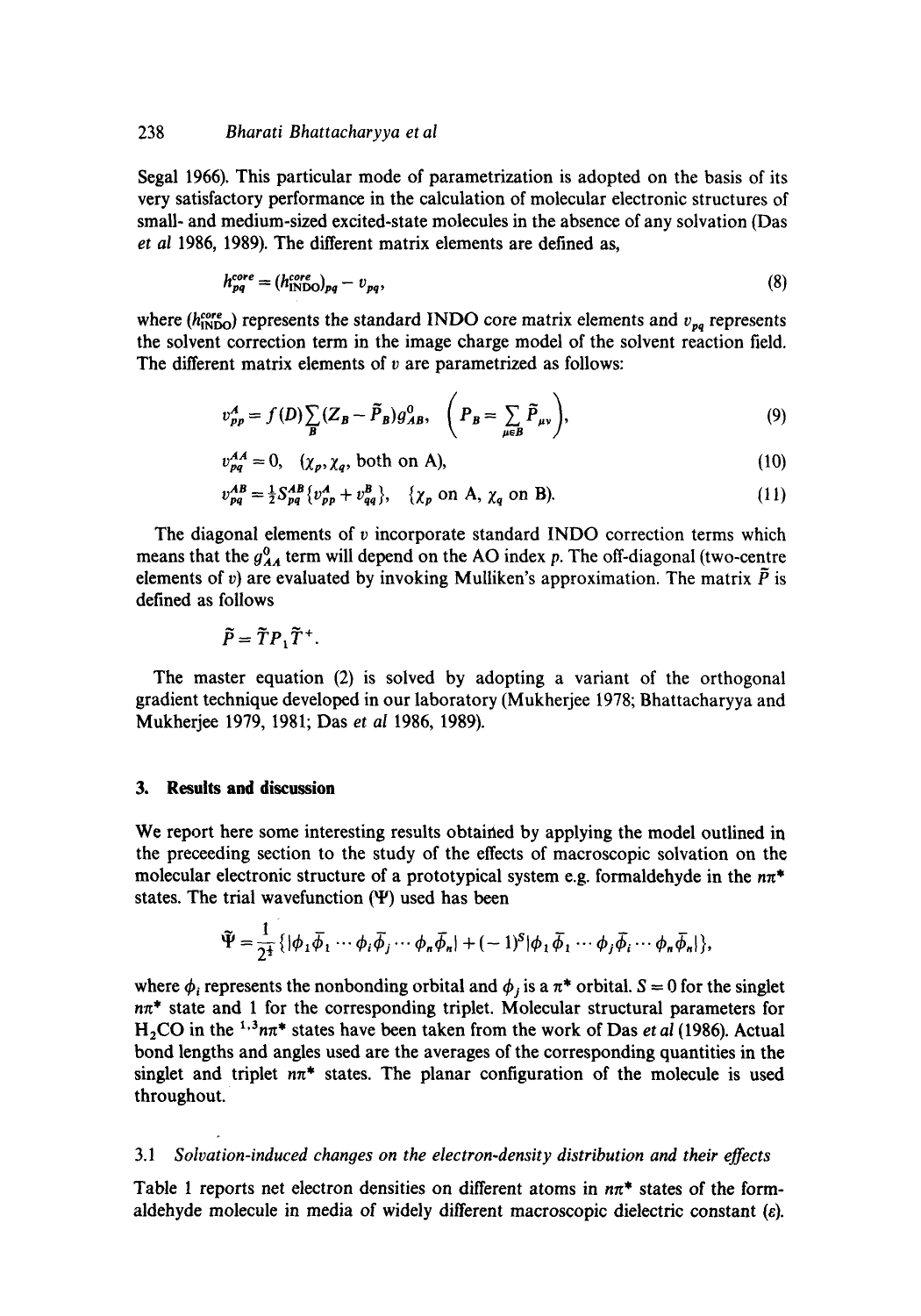| Dielectric<br>constant of<br>the solvent -<br>$(\epsilon)$ | Net electron density on different<br>atoms $(3n\pi^*$ states) |                |        |        | Net electron density on different<br>atoms $(^1n\pi^*$ state) |        |        |        |
|------------------------------------------------------------|---------------------------------------------------------------|----------------|--------|--------|---------------------------------------------------------------|--------|--------|--------|
|                                                            | $H_{1}$                                                       | H <sub>2</sub> | C      | O      | н,                                                            | Н,     | C      | Ο      |
| $1-0$                                                      | 0.9600                                                        | 0.9600         | 4.0005 | 6.0793 | 0.9627                                                        | 0.9627 | 3.9715 | 6.1031 |
| $10-0$                                                     | 0.9404                                                        | 0.9404         | 3.9761 | 6.1430 | 0.9443                                                        | 0.9443 | 3.9375 | 6.1738 |
| $20-0$                                                     | 0.9334                                                        | 0.9334         | 3.9780 | 6.1552 | 0.9411                                                        | 0.9411 | 3.9340 | 6.1837 |
| $30 - 0$                                                   | 0.9321                                                        | 0.9321         | 3.9697 | 6.1661 | 0.9362                                                        | 0.9362 | 3.9292 | 6.1984 |
| $40-0$                                                     | 0.9302                                                        | 0.9302         | 3.9685 | 6.1711 | 0.9344                                                        | 0.9444 | 3.9276 | 6.2036 |
| 50-0                                                       | 0.9288                                                        | 0.9288         | 3.9677 | 6.1745 | 0.9033                                                        | 0.9033 | 4.0226 | 6.1707 |
| $60 - 0$                                                   | 0.9320                                                        | 0.9320         | 3.9257 | 6.2102 | 0.9320                                                        | 0.9320 | 3.9257 | 6.2102 |
| 70-0                                                       | 0.9269                                                        | 0.9269         | 3.9667 | 6.1795 | 0.9312                                                        | 0.9312 | 3.9251 | 6.2125 |
| 80-0                                                       | 0.9262                                                        | 0.9262         | 3.9663 | 6.1813 | 0.9305                                                        | 0.9305 | 3.9245 | 6.2144 |

**Table 1.** Macroscopic solvation induced reorganization of electron density in the <sup>1,3</sup> $n\pi$ <sup>\*</sup> states of formaldehyde (planar).

An increase in solvent polarity is seen to reduce the electron density on the carbonyl carbon atom and increase it on the carbonyl oxygen. It essentially means that macroscopic solvent polarization increases the polarity of the carbonyl group in the  $n\pi^*$  state. The increased polarity of the  $>C^{\delta^+} = O^{\delta^-}$  group in more polar media indirectly suggests that the intensity of  $n\pi^*$  transition should increase with solvent polarity. This is in agreement with experimental findings (Liptay 1966; Robinson 1967; Senthilnathan and Singh 1973). A perusal of table 1 also indicates that the  $> C = O$ group is more polar in the  $ln\pi^*$  state irrespective of the presence or absence of macroscopic solvation. The polarity as noted already, increases monotonically with increase in solvent polarity. The relative rate of increase of the polarity, however, is different in the singlet and triplet states. We have monitored this by calculating the increase in  $> C = O$  group moment (the charge-separation component only) relative to its solvent-free counterpart in the corresponding  $n\pi^*$  states as functions of solvent dielectric constant (figure 1). The rate of increase is seen to be higher in the



**Figure** 1. Variations in the macroscopic solvation induced changes in the carbonyl group moment as functions of solvent polarity, (a)  $H_2CO$  in  $1n\pi^*$  states, and (b)  $H_2CO$  in  $3n\pi^*$  state.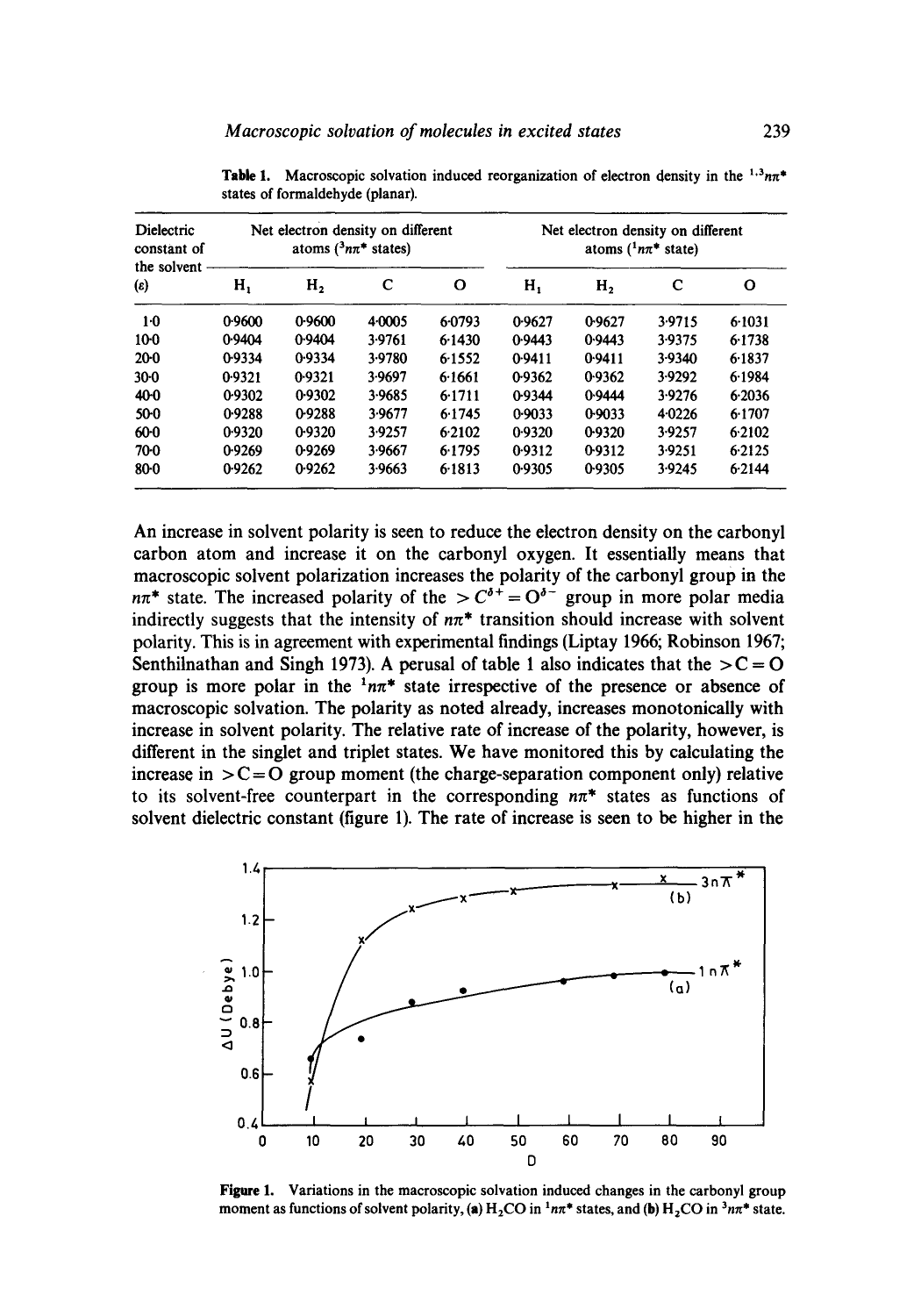

**Figure 2.**  Variations in the macroscopic solvation energy as functions of solvent polarity, (a)  $H_2CO$  in a  $^1n\pi^*$  state, and (b)  $H_2CO$  in a  $^3n\pi^*$  state.

triplet  $n\pi^*$  states. It should be pointed out here that the computed  $>C=O$  group moment in the  $\frac{1}{n}\pi^*$  state is much higher than its triplet state counterpart in the absence of a solvent. It is only the solvent-induced increase of the polarization of the  $> C = O$  group that increases faster with the increase in solvent polarity in the  $\lambda n \pi^*$ states. A look at table 1 suggests that the major component of solvation energy in the present model would come from the solvation of the  $>C = O$  moiety. Figure 2 shows the variation of solvation energy in the  $n\pi^*$  states with changes in the dielectric constant of the media. As expected, the profiles of  $\Delta E_{\text{solvation}}$  versus dielectric constant plots are very similar to the corresponding plots for  $\Delta U$  versus D. The singlet-triplet splitting is seen to be rather insensitive to variation in the solvent dielectric constant which is in conformity with experimental results.

# 3.2 *Solvation and degree of localization of the n and*  $\pi^*$  *orbitals*

 $n\pi^*$  transition in formaldehyde involves the promotion of an electron from an orbital (n) predominantly localized on the oxygen atom to an orbital  $(\pi^*)$  delocalized over the  $>C=O$  moiety with higher amplitude on the carbon atom. This means that this transition has an element of intramolecular charge transfer character which opposes the normal polarization  $(C^{d+} = Q^{d-})$  of the carbonyl group. Since macroscopic solvation tends to polarize the carbonyl group in the normal direction, solvation could have important effects on the "localization-characteristics" of the n and  $\pi^*$ orbitals.

Table 2 reports the per cent localization of the n orbital on the oxygen atom and that of the  $\pi^*$  orbital on the carbonyl carbon atom in <sup>1,3</sup>n $\pi^*$  states as functions of solvent polarity. Both in singlet and triplet  $n\pi^*$  states, increase of solvent polarity is seen to reduce the degree of localization of the nonbonding orbital on the oxygen atom. Simultaneously, the per cent localization of the  $\pi^*$  orbital on the carbonyl carbon atom increases. While the degree of localization of the  $n$  orbital appears to be almost spin-independent, the degree of localization of the  $\pi^*$  orbital on the carbonyl carbon atom in the  $3n\pi^*$  state is substantially less pronounced as compared to that observed in the  $1n\pi^*$  state. This difference is seen to persist when solvent polarity is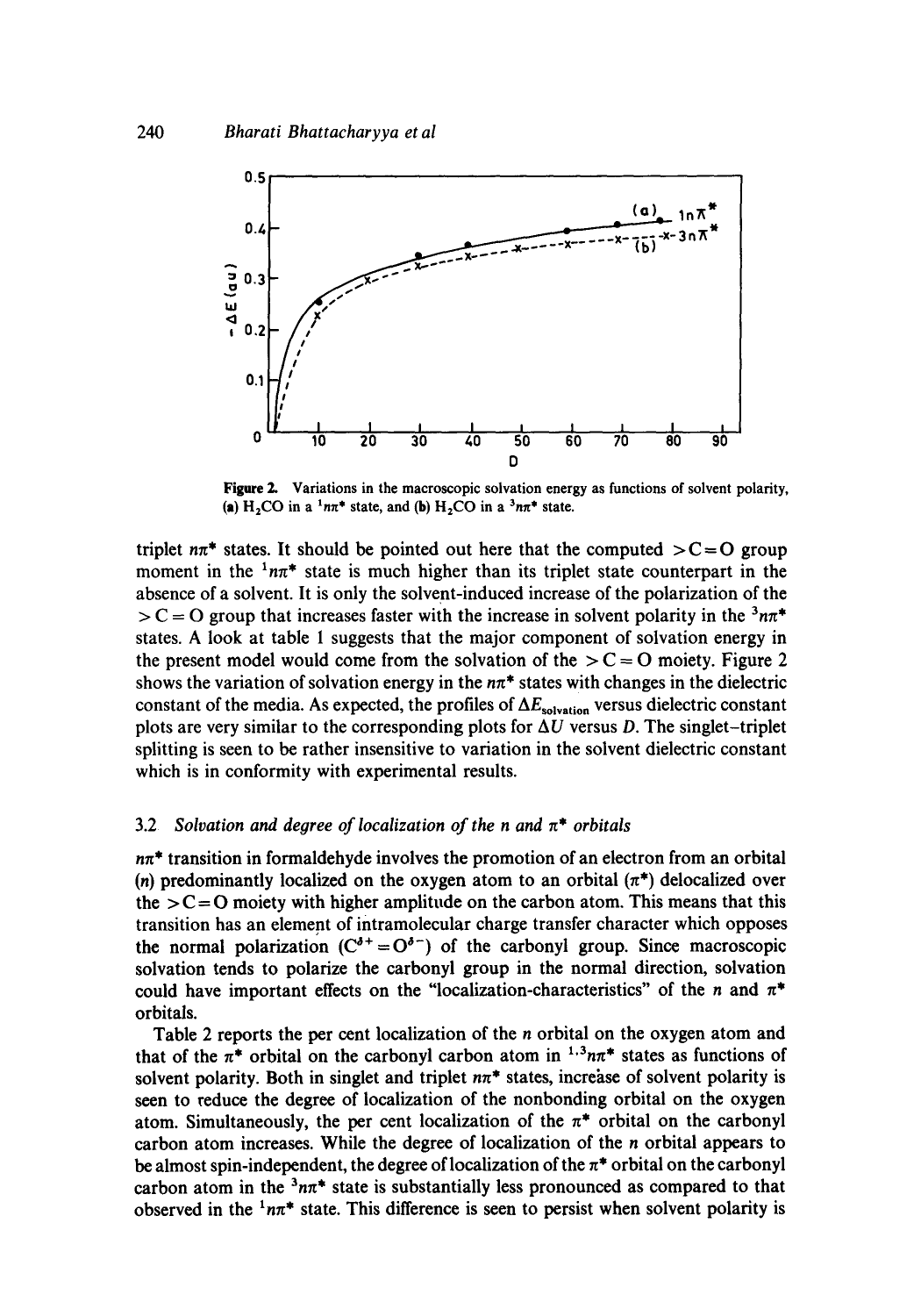| Solvent<br>dielectric<br>constant |          | Percentage of localization<br>of the <i>n</i> orbital of the<br>carbonyl oxygen atom | Percentage of localization<br>of the $\pi^*$ orbital on the<br>carbonyl carbon atom |           |  |
|-----------------------------------|----------|--------------------------------------------------------------------------------------|-------------------------------------------------------------------------------------|-----------|--|
| $(\epsilon)$                      | $n\pi$   | $3n\pi$ *                                                                            | $n\pi^*$                                                                            | $3n\pi$ * |  |
| 1·0                               | 91.5     | $91-4$                                                                               | $85-2$                                                                              | $80 - 6$  |  |
| 10.0                              | $90-4$   | 90.5                                                                                 | $87 - 7$                                                                            | $83 - 8$  |  |
| 20 <sub>0</sub>                   | $90-0$   | $90-0$                                                                               | $88 - 0$                                                                            | 84.3      |  |
| 30 <sub>0</sub>                   | 89.6     | 89.8                                                                                 | 88.2                                                                                | 84.5      |  |
| 40.0                              | 89.4     | 89.6                                                                                 | 88.3                                                                                | 84.6      |  |
| 50-0                              | 89.2     | 89.5                                                                                 | $88 - 4$                                                                            | $84 - 7$  |  |
| $60 - 0$                          | 89.3     | $89-4$                                                                               | 88-4                                                                                | 84.8      |  |
| 700                               | $89-1$   | 89.3                                                                                 | $88 - 4$                                                                            | 84.8      |  |
| $80-0$                            | $89 - 1$ | 89.3                                                                                 | $88 - 4$                                                                            | 848       |  |

**Table 2.** Influence of macroscopic solvation on the degree of localization of the *n* and  $\pi^*$ orbital in the singlet and triplet  $n\pi^*$  states of planar H<sub>2</sub>CO.

gradually increased. A higher degree of localization of the carbonyl  $\pi^*$  orbital on the **carbon centre essentially means that it is more antibonding. Solvents of higher polarity**  therefore appear to enhance the antibonding character of the  $\pi$ <sup>\*</sup> system of the carbonyl **group. This is in agreement with the general experimental finding that solvents of**  higher polarity tend to stabilize a  $\pi^*$  system (Basu 1964).

#### **4. Conclusion**

**The model described appears to handle macroscopic solvation reasonably well. The**  increase in polarization of the  $>C = O$  group in solvents of higher dielectric constants **indicates that macroscopic solvation can have important effects on the structural**  characteristics of a carbonyl in  $n\pi^*$  states. Of special importance in this context is the possibility of macroscopic solvation affecting molecular inversion in  $n\pi^*$  states **of simple carbonyls or thiocarbonyls. This as well as the influence of solvation on**  the photochemical decomposition pathways of  $X_2CO \rightarrow X_2 + CO$  in  $n\pi^*$  states are **presently under study. We hope to return to these aspects in the near future.** 

#### **Acknowledgements**

**BB and BRD wish to thank the University Grants Commission for the award of a Research Associateship and a research grant, respectively.** 

#### **References**

**Basu** S 1964 *Adv. Quantum Chem.* 1 145 **Bhattacharyya** S P **and Mukherjee** D 1979 *Chem. Phys. Lett. 66* 511 **Bhattacharyya** S P **and Mukherjee** D 1981 *Int. J. Quantum Chem.* 20 1165 **Constanciel R and Tapia** O 1978 *Theor. Chim. Acta 48* 75